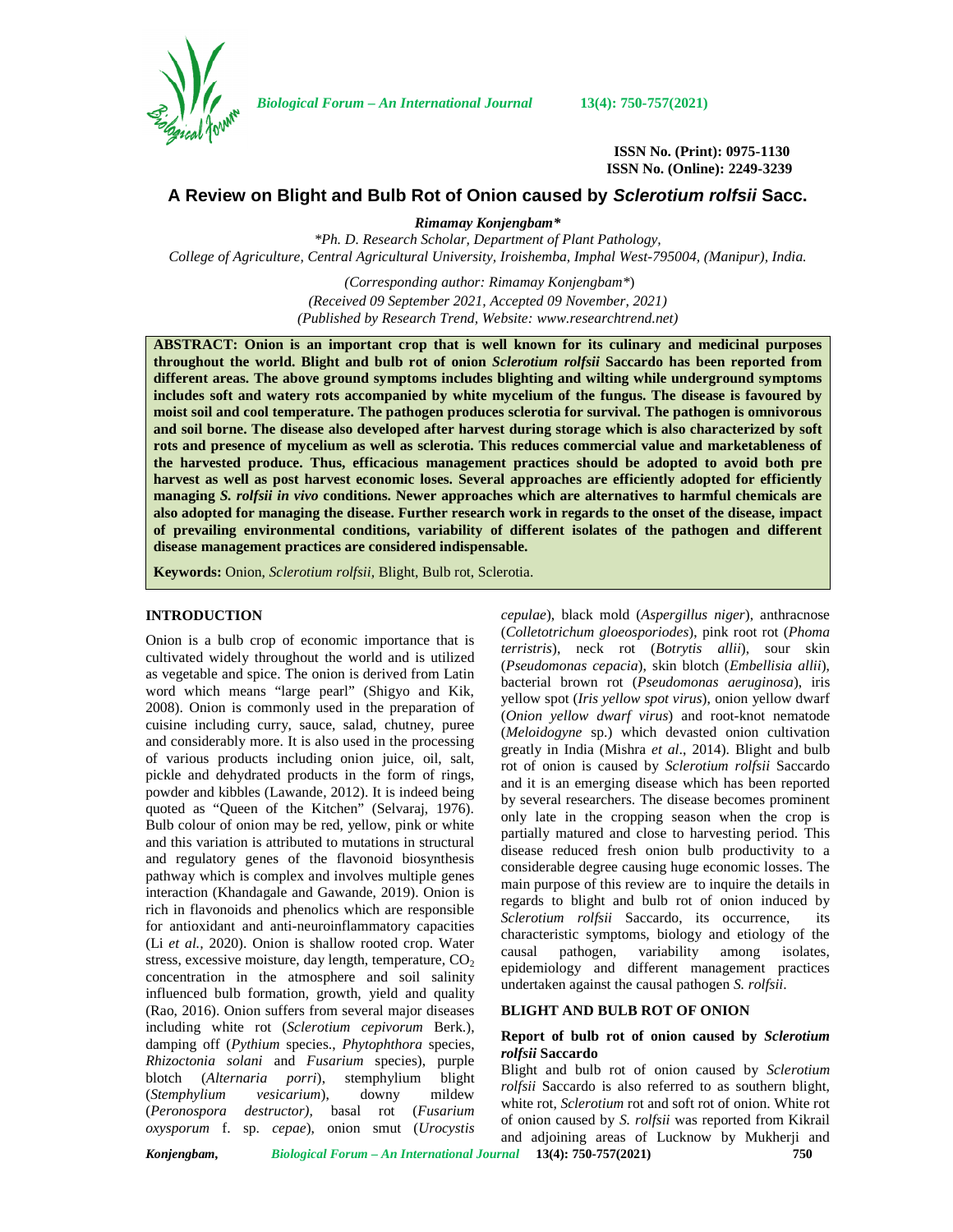Tewari (1969). Mathur and Sharma (2002) also reported bulb rot of onion induced by *S. rolfsii* as a new blighted a threat to onion cultivation in Rajasthan. Ramanathan *et* al. (1988) gave an account of bulb rot disease of onion disea caused by *S. rolfsii* in Sri Lanka. Valez-Rodriguez and Rivera-Vargas (2007) gave first report of *S. rolfsii* v causing soft rot of onion in Puerto Rico and the deca Caribbean. Kwon *et al.* (2011) reported *Sclerotium* rot of onion occurring sporadically at Daehap, Changnyeong in Korea. Pawar and Chavan (2015) reported occurrence of southern blight of onion caused et al., by *S. rolfsii* from Sirur, Rajgurunagar, Lasalgaon, Yaola, Niphad and Manmad areas of Maharastra. White rot of onion was reported from several onion cultivation sites in the valley districts of Manipur (Konjengbam *et al*., 2021b). rea. Pawar and C<br>f southern blight of<br>Sirur, Rajgurunaga<br>Manmad areas c<br>was reported from **Eventary** (1969). Mathur and Sharman COO2) also received bulb rot onion cultivation in Rajasthan. Ramanathan economic and the state of onion cultivation in State and A S. *Bighti* and Natural Portugal For the control of

# **SYMPTOMS AND SIGNS**

The symptoms of the disease commenced by yellowing The symptoms of the disease commenced by yellowing<br>and drying of the leaves from the tip that subsequently<br>

extend downwards. Eventually the leaves become blighted and stoop down. It is followed by wilting and drying of the whole plants (Kwon *et al.,* 2011). The disease becomes prominent only late in the cropping season near the harvesting period. During harvesting, when the plants are uprooted, the bulbs are watery and decayed. The soft decayed bulbs are also covered by mycelial growth of the fungus and white, brown and black colour sclerotia are interspersed among the mycelial growth and infected bulb tissues (Ramanathan *et al*., 1988; Valez-Rodriguez and Rivera-Vargas, 2007; Konjengbam *et al*., 2021b). Healthy onion bulbs harvested from heavily infected field later developed soft watery rot in storage (El-Helaly *et al*., 1962; Chandra and Tandon, 1964). This renders onion bulbs unmarketable resulting in great economic losses. The symptoms and sign of this disease are similar to white rot of onion caused by related species *S. cepivorum* Berk. Tewari (1969). Mathur and Sharma (2002) also extend downwards. Eventually the leaves become<br>reported bulb rot of onion induced by *S. rolfsii* as a new bilghted and stoop down. It is followed by withing and<br>threat to onio



**Fig. 1.** Above ground symptoms showing blighting | Fig. and drooping of leaves.



**Fig. 2.** Underground symptoms. (A) soft watery decayed bulb, (B) white mycelium of the pathogen underneath bulb, (B) white mycelium of the pathogen underneath<br>onion peel of decayed bulb, (C) white mycelium on the underlying scales of decayed bulb.



**Fig. 3.** Underground sign of the pathogen. (A). white mycelial growth on the surface of the diseased bulb, (B). sclerotia on the surface of the diseased bulb.

#### **BIOLOGY AND ETIOLOGY AND**

*Sclerotium rolfsii* causes bulb watery soft rot of onion. The fungus is under phylum *Ascomycota* belonging to form phylum *Fungi Imperfecti* which is also referred to as *Dueteromycota*. It is also being referred to as  $_{\text{TL}}$ . *Sclerotium rolfsii* causes bulb watery soft rot of onion.<br>
The fungus is under phylum *Ascomycota* belonging to<br>
form phylum *Fungi Imperfecti* which is also referred to class<br> *Mycelia Sterilia*. Systematic classificatio (Kirk *et al*., 2008) is as follows *et al*Domain: *Eukarya* Domain:Kingdom: *Fungi Fungi*Phylum: *Ascomycota* mycelial growth on the surface of the disease<br>sclerotia on the surface of the disease<br>HOLOGY AND ETIOLOGY<br>clerotium rolfsii causes bulb watery soft ro<br>he fungus is under phylum Ascomycota b



**Fig. 4.** *Sclerotium rolfsii* Saccardo. (A) mycelium, (B) h on the surface of the diseased bulb, (B). Sclerotia. Sclerotia. sclerotia.

Class: *Agonomycetes* Order: *Agonomycetales* Genus: *Sclerotium* Species: *rolfsii*

The fungus was first reported from blighted tomato plants cultivated in the fields of Florida (Rolfs, 1892). The monograph of *S. rolfsii* was published by Saccardo The monograph of *S. rolfsii* was published by Saccardo (1913). The teleomorph of the fungus is *Athelia rolfsii* (Curzi) Tu and Kimbrough (Curzi, 1931; Tu and Kimbrough, 1978) which is under phylum Order: Ag*onomycetales*<br>Genus: *Sclerotium*<br>Species: *rolfsii*<br>The fungus was first reported from blighted tomato<br>plants cultivated in the fields of Florida (Rolfs, 1892).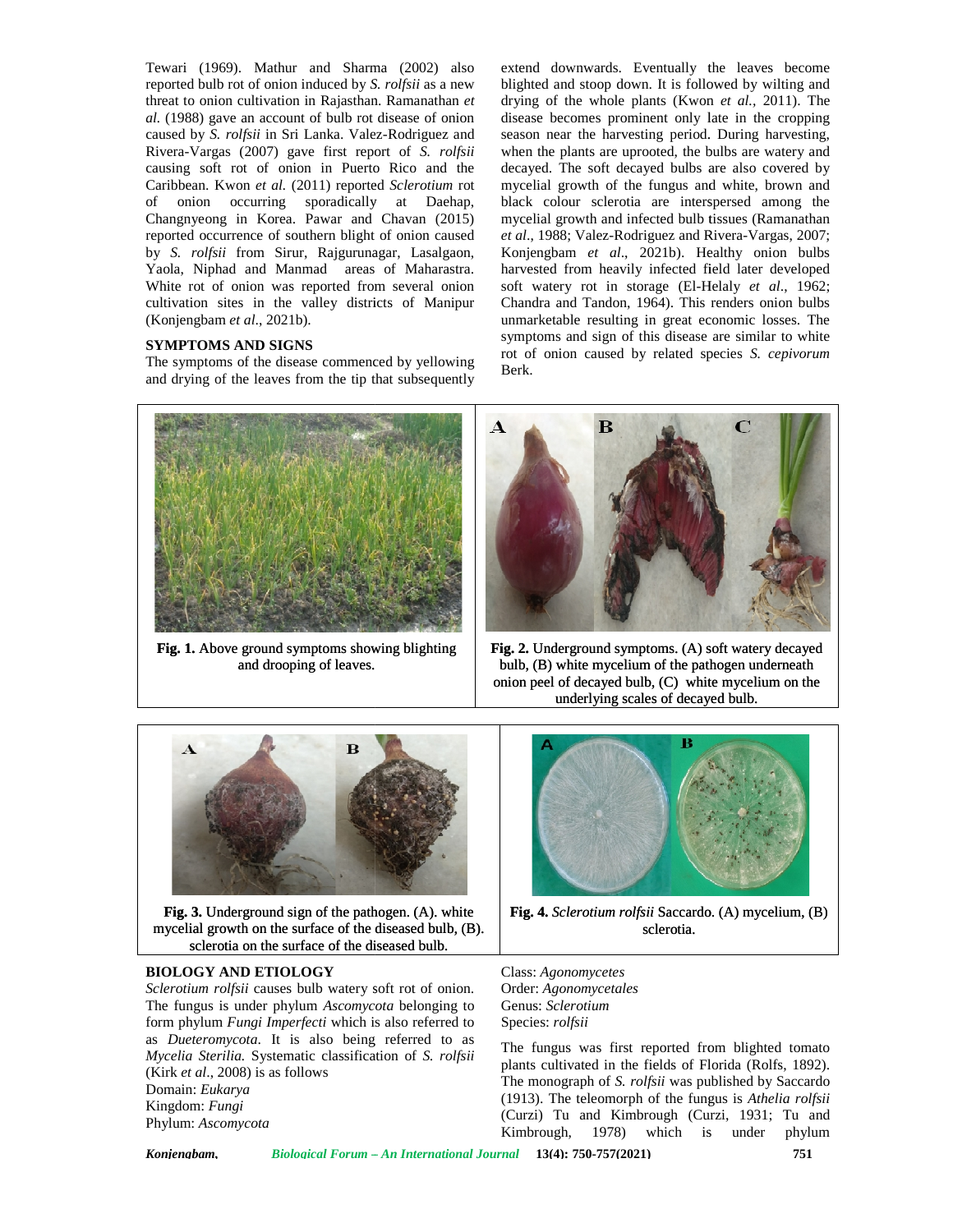*Basidiomycota.* The fungus has an immense host range and infects large number of food crops, weeds, ornamental, turf grass and several bushes and small trees (Aycock, 1966). Similarly, Punja (1988), Mordue (1974) and El-Nagar *et al*. (2013) also gave an account of wide host range of the fungus. The fungus produces spherical and globular sclerotia. Sclerotia are characterized by the presence of the three distinct layers namely; a thick walled outer rind, a thin walled middle cortex with vesicles full of reserved materials and inner medulla which contains full of reserve materials and empty cells (Chet *et al*., 1969; Punja and Damiani, 1996). There is a difference in structure, physiology and survival between sclerotia produced from infected plants in the field and those produced on culture media (Linderman and Gilbert, 1973; Punja, 1985; Xu *et al*., 2008). Oxalic acid is one of the important factors for pathogenicity and virulence of *S. rolfsii* (Kritzman *et al*., 1977; Punja *et al*., 1985; Ferrar and Walker, 1993). Bateman (1972) reported that *S. rolfsii* produce pectic enzymes complex is responsible for tissue maceration leading to soft watery rot, thereby converting pectic polymers of the plants to substrate that is utilized by the fungus during pathogenesis. Similarly, Punja *et al*. (1985) reported that the fungus also produce plant cell wall degrading enzymes including endo polygalacturonase, endo-pectimethyl polygalacturonase and cellulase  $(C_x \text{ and } C_1)$ . The fungus also produces an additional enzymes which aids in pathogenicity namely, xylanase, mannanase, α-arabinosidase, acetyl esterase, and -galactosidase (Sachslehner et al., 1997).

# **Variability among isolates of** *S. rolfsii*

Sarma *et al*. (2002) gave an account of variability in Indian isolates of *S. rolfsii* in regards to morphology of colonies, growth rate of mycelium, formation of sclerotia, size and colour of sclerotia and formation of teleomorph. Similar cultural and morphological variabily have also been reported among isolates of the fungus (Akram *et al*., 2008; Sachin *et al*., 2009; Prasad *et al*., 2012; Kumar *et al*., 2014). Genetic variability among isolates of *S. rolfsii* have been determined by several molecular approaches (Prasad *et al*., 2010; Mendes *et al*., 2012; Gawande *et al*., 2013; Daniel *et al*., 2017). Shukla and Pandey (2008), Xie *et al*. (2014), Paparu *et al*. (2020) and Yan *et al*. (2021) had also described variability in virulence and pathogenicity among isolates of the *S. rolfsii*.

#### **EPIDEMIOLOGY**

The fungus produces sclerotia which acts as surviving structure and remains viable for a long period (Punja, 1985; Xu *et al*., 2008; Marcuzzo and Schuller, 2014; Kator *et al*., 2015). Mullen (2001) stated that in addition to surviving as dormant sclerotia, the fungus also thrives as mycelium in the infected plant itself, plant debris and dead organic matter and occasionally developed hymenial layer. Chet *et al.* (1969) disclosed that melanin rich outer rinds and the wall structure as well as organization of cells comprising the inner layers of the sclerotium contributed to the resistance of sclerotia to the biological degradation. Sclerotia germinates either by producing individual hyphal strand from the surface of the sclerotium which is referred to

as hyphal germination or germinates by producing plugs of mycelium which erupts through the sclerotial rind and this is referred to as eruptive germination (Punja and Grogan, 1981). The fungus is disseminated by course of rain and irrigation water, movement of animals and wind. The fungus is also carried along with infected plant, seeds and other vegetative propagating materials. The survival of *S. rolfsii* depends on prevailing environmental conditions. Buete and Rodriguez-Kabana (1981) relayed that moist soil is detrimental for mycelium and sclerotia of the fungus, however, the mycelium could survived for 6 months at 15 and 35 in dry soil. Sclerotia on the soil surface remain viable for a long period than sclerotia that are buried deeply as the latter are subjected to predisposition by the colonization of soil microbes (Smith *et al*., 1989). The disease commenced swiftly under high soil moisture and cool temperature. Mukherji and Tewari (1966) observed severe development of onion white rot on moist soil and low temperature resulting from flooded fields after heavy rainfall in Lucknow. Pawar and Chavan (2015) reported that rainfall and hailstorm resulted in southern blight and spoilage of onion bulb by *S. rolfsii* in different areas of Maharashtra*.* Konjengbam *et al.* (2021b) also disclosed that the disease progress quickly in April after rainfall in Manipur.

# **DISEASE MANAGEMENT PRACTICES**

Several disease management practices had been successfully employed for the management of soil borne *S. rolfsii in vivo* conditions. These management approaches includes cultural, physical, biological, chemical and integrated approaches. In the last few years, the newer approaches namely, the induction resistance in plants by chemical and biological agents and utilization of nanoparticles had been employed efficiently against the pathogen.

## **Cultural**

Cultural management are feasible for managing *S. rolfsii* and can be used in integration with other management practices. Field sanitation and removal of plant debris from the vicinity of the plants in addition to deep ploughing of organic matter so as to bury the propagule of *S. rolfsii* are reported to be efficient cultural practices (Garren, 1961; Worley *et al*., 1966). Flooding the soil just prior to cultivation reduces the viability of sclerotia and this in turn reduces disease incidence due to antagonistic activity of anaerobic microorganisms (Sariah and Tanaka, 1995). Stapleton and Duncan (1998) analyzed the impact of amending soil with different cruciferous crops against *S. rolfsii* and noticed that soil amendment with both fresh and dried bok choy and cabbage caused deleterious effect on sclerotial germination. Flores-Moctezuma et al. (2006) observed that soil amendent with *Parthenium hysterotrophus* residue coupled with soil solarization resulted in reducing sclerotial viability and disease incidence respectively which in turn increases onion bulb diameter. Blum and Rodriguez-Kabana (2004) examined the effect of adding organic residues to soil and observed that dried powder of kudzu (*Pueraria lobata)*, velvetbean *(Mucuna deeringiana)* and pine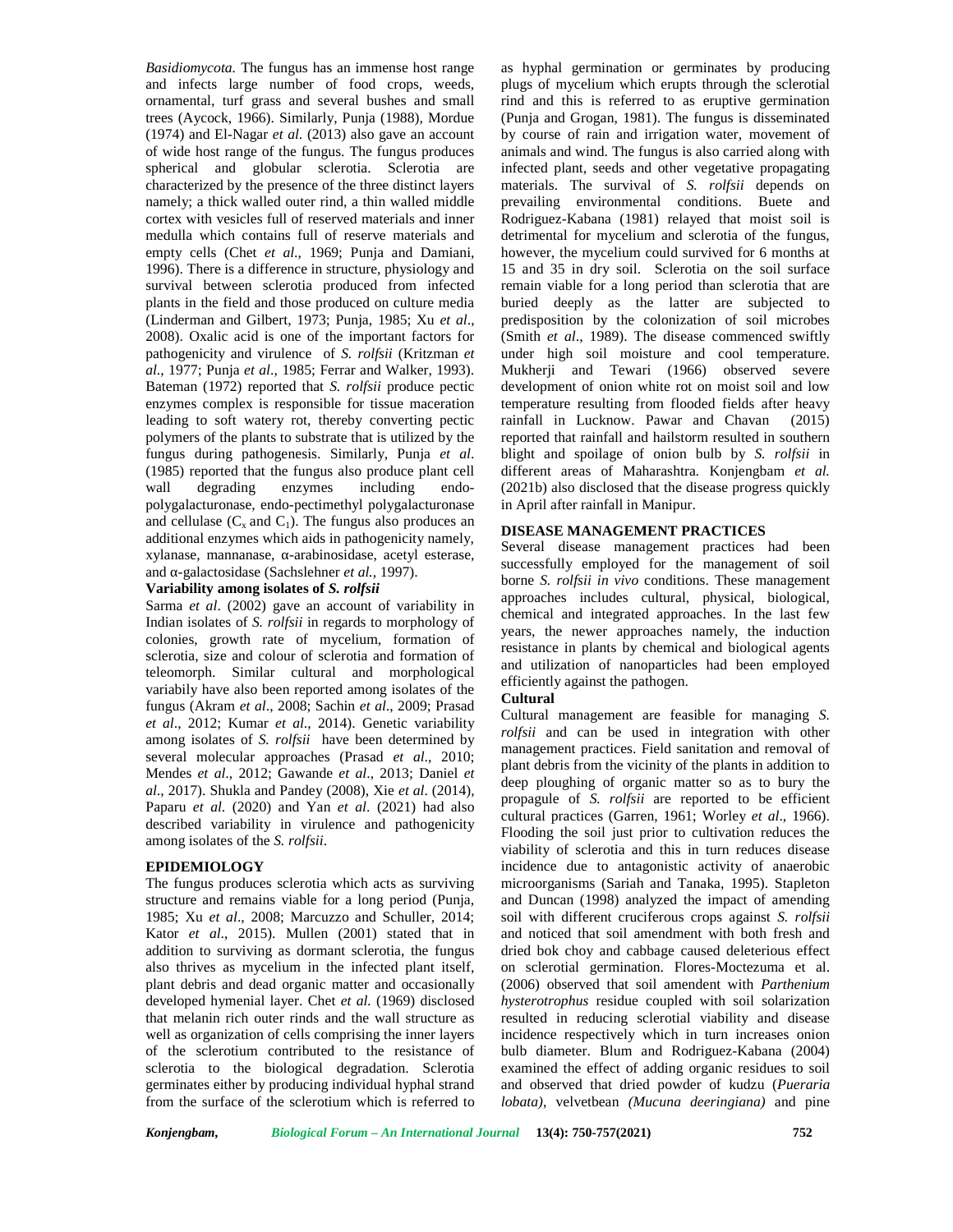bark *(Pinus elliottii* and *P. taeda)* reduced inoculum of *S. rolfsii.* Crop rotation is less desirable for managing blight and bulb rot of onion under epiphytotic field conditions as the fungus is omnivorous, soil borne and sclerotia remains viable for considerable time (Punja, 1985; Ferreira and Boley, 1992).

## **Physical**

Soil solarisation is extensively used for managing several soil borne pathogens. Soil solarisation during summer season reduced the survival of *S. rolfsii* and efficiently managed the disease (Katan, 1984; Mihail and Alcorn, 1984; Ristaino *et al*., 1991). Soil solarisation had been utilized in integrated disease management alongside cultural, biological and cultural practices against *S. rolfsii* (Steven *et al*., 2003; Charirak *et al*., 2016).

#### **Biological**

Biological method of plant disease management is based on utilization of microorganism and plants based biopesticides. *Trichoderma harzianum* is a well proclaimed biocontrol agent efficient against *S. rolfsii* and it reportedly reduces disease incidence as well as disease severity (Upadhyay and Mukhopadhyay, 1986; Ciccarese, 1992; Abada, 1994; Sennoi *et al*., 2013; Hasna *et al*., 2020, Konjengbam *et al*., 2021a). Several species of *Trichoderma* species including *T. koningii* and *T. viride* had been reported to perform well under field conditions (Lotunde-Dada, 1993; Karthikeyan *et al*., 2006). Several bacterial biocontrol agents are reported to be effective against the disease by researchers. Flourescence *Pseudomonads* had been found to effective against *S. rolfsii* and are reported to reduce disease incidence and severity, thereby, enhancing crop health, growth and productivity (Bhatia *et al*., 2005; Pastor *et al*., 2010; Rakh *et al*., 2011; Eid, 2014). Several species of *Bacillus* had been relayed to be effective biocontrol agents against several diseases caused by *S. rolfsii* (Le *et al*., 2019; Yanti *et al*., 2021)*.* Xu *et al*. (2020) reported *Bacillus pumilus* to be effective against *S. rolfsii. Streptomyces* species is also reported to be effective against *S. rolfsii* under field condition (Errakhi *et al*., 2007; Boukaew *et al*., 2011; Adhilakshmi *et al*., 2013; Jacob *et al*., 2018; Abo-Zaid *et al*., 2021). Commercial formulations of biocontrol agents are widely available which can be efficiently utilized for managing blight and bulb rot of onion. Plant based products are utilized for managing several diseases to promote organic agriculture as well as to ensure food safety as there has been growing concern regarding chemical residues in foods (Kumar and Singh, 2012). Garlic clove extract is effective against *S. rolfsii* under field condition (Rahman *et al*., 2019; Konjengbam *et al*., 2021a). Nugroho *et al*. (2019) stated that application of aqueous extract of sweet basil was effective against *S. rolfsii* and resulted in reduced disease incidence. Derbalah *et al.* (2021) examined the antifungal effects of crude

extracts of seven plant species namely, *Bauhinia purpurea, Caesalpinia gilliesii, Cassia fistula, Cassia senna*, *Chrysanthemum frutescens*, *Euonymus japonicus* and *Thespesia populnea* var. acutiloba and he observed that *T. populnea* var. acutiloba and *C. frutescens* were most effective against *S. rolfsii.*

#### **Chemical**

Fumigants are reliably utilized for managing *S. rolfsii* and are also integrated with other management approaches. McCarter *et al.* (1976) tested the efficacy of fumigants namely, vapam, chloropicrin, methyl bromide, terr-o-gel and vorlex against *S. rolfsii* and observed that vapam was the most effective fumigant. Canullo *et al.* (1992) gave an account of efficacy of 2 furfualdehyde against *S. rolfsii* and reported that repeated applications of this fumigant increases the population of *Trichoderma* species in the soil which are efficient biocontrol agents. Hoynes *et al.* (1999) relayed the feasibility of combining soil fumigation with vapam along with application of *Gliocladium virens, Trichoderma hamatum* and *T. viride* against *S. rolfsii.* Eshel *et al.* (2000) reported that utilization of methyl bromide coupled with soil solarisation was effective in controlling *S. rolfsii.* Several fungicides had been employed for managing *S. rolfsii.* Triazole fungicides have been reported to be effective against the pathogen (Sunkad, 2012; Maji *et al*., 2016; Shirsole *et al*., 2019; Sahana *et al*., 2020). Strobilurin fungicides are also effective against *S. rolfsii in vivo* condition (Bowen *et* 2006; Koehler and Shew, 2017). Pentacholoronitrobenzene is reported to manage *S. rolfsii* effectively (Thompson, 1978; Kulkarni, 1980). Despite various advantages and effectiveness of using the fungicides, it should not be used repeatedly as the fungicide tolerant isolates of *S. rolfsii* has been reported. Shim et al. (1998) reported that some isolates of *S. rolfsii* from peanut fields in Texas were tolerant to pentachloronitrobezene. Similarly, Franke *et al.* (1998) also reported some isolates of *S. rolfsii* resistant to tebuconazole, flutolanil and pentachloronitrobenzene from peanut fields in Georgia. Therefore, fungicides should be used alternately with other management practices or as a component of an integrated disease management.

## **Induction of resistance**

Resistance against *S. rolfsii* can be intentionally induced in onion plants through the use of elicitors which includes both chemicals and biological agents. Plant growth promoting rhizobacteria functions not only as biofertilizers but also as biopesticides against several soil borne pathogen through mechanisms namely, competition, parasitism, antibiosis and most importantly, through induction of two different form of resistance namely, systemic acquired resistance (SAR) and induced systemic resistance (ISR) in plants (Verma *et al.,* 2019). Plant growth promoting rhizobacteria are reported to be effective against *S. rolfsii,* thereby, enhancing resistance and suppressing disease development in addition to promoting plant growth (Singh *et al*., 2003; Sagni *et al*., 2008; Volpiano *et al*., 2018; Sharf *et al*., 2020). Chemical elicitors including -amino butyric acid, chitosan, salicylic acid, jasmonic acid and hydroqinone are employed for inducing resistance in plants against *S. rolfsii* (Ali *et al*., 2009; Duande *et al*., 2018; Soltys *et al*., 2020).

#### **Nanoparticles**

The utilization of nanoparticles in plant disease management has been increasing since last few years. Engineered nanoparticles including metal oxides,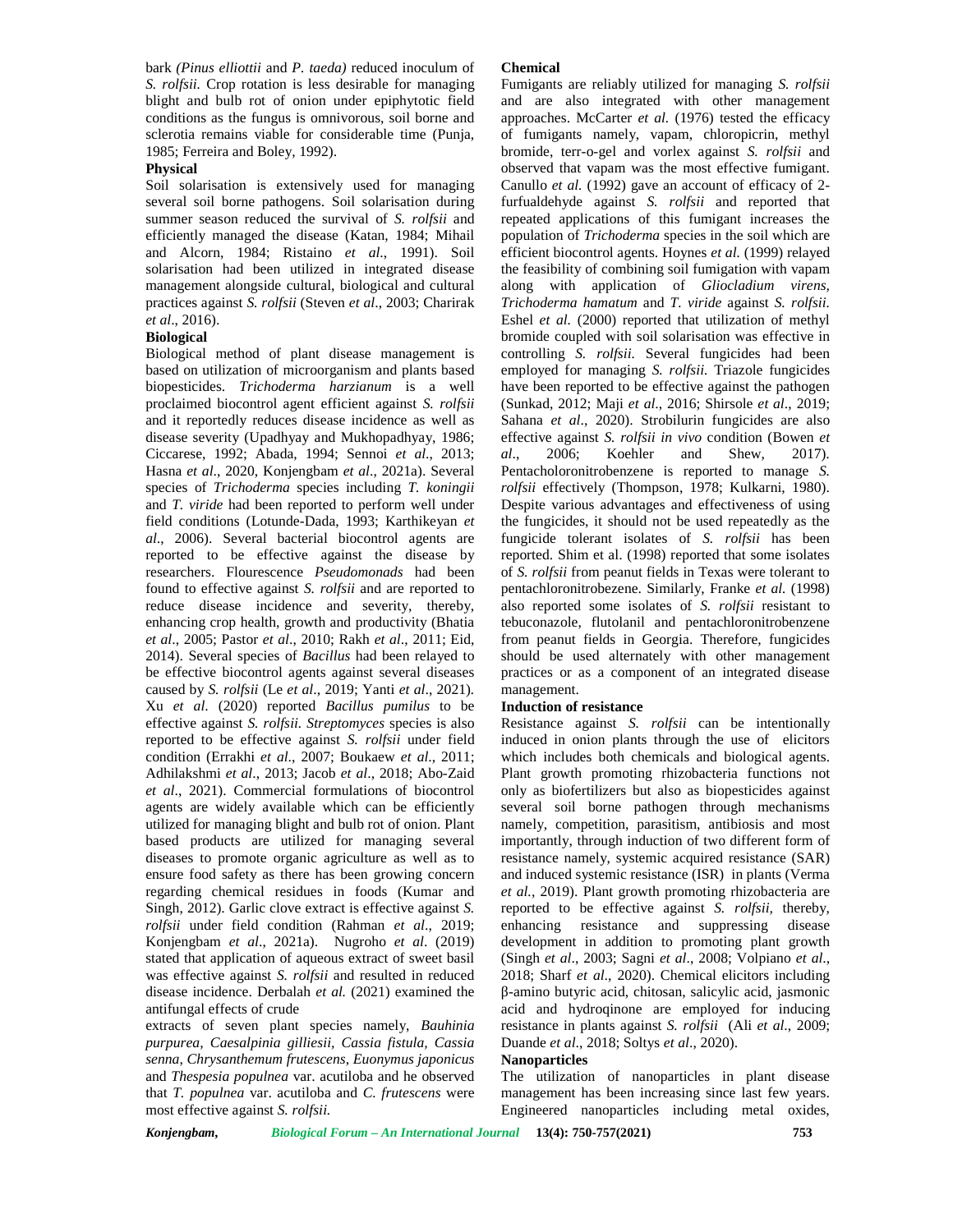metalloids, non-metal and carbon are known for their antifungal properties and some nanoparticles activates defense reaction against pathogens in host plants (Elmer *et al*., 2018). El-Argawy (2017) studied the potential of some nanoparticles including magenium oxide, titanium dioxide and zinc oxide against *S. rolfsii* and reported that all the three nanoparticles were effective and he also suggested that these nanoparticles could be environmental friendly alternatives for fungicides. Desai *et al.* (2021) investigated the use of silver nanoparticles against *S. rolfsii* and confirmed the possibility of developing silver nanoparticles as bionanofungicide. Panichikkal *et al.* (2021) examined the efficiency of utilizing *Bacillus licheniformis* encapsulated in alginate-chitosan nanoparticles (CNPs) beads supplemented with rice starch (RS) against *S. rolfsii* and observed that it was effective and it enhances disease suppression.

# **CONCLUSION**

This review specifically considers the blight and bulb rot of onion which is basically one of the important diseases of onion throughout the world. This disease reduces yield as well as economic value of the harvested onion bulbs. Therefore, it is necessary to understand the symptoms, epidemiology and etiology of the causal pathogens along with different effective disease management approaches. *S. rolfsii* is soil borne as well as omnivorous, thereby having the capacity to attack many plants. Therefore, essential management practices should be undertaken in right moment to efficiently manage this disease so as to prevent further spread of *S. rolfsii* to other host plants. However, consideration should be made regarding the repeated use of chemicals for managing this disease as there are significant drawbacks regarding residual problem, non targeted impacts on unrelated organisms, food safety issues, environment safety and vice versa. Thus, chemicals should be rarely used or as a component of integrated disease management. Environmental friendly approaches including plant and microbes based biopesticides, nanoparticles, cultural and physical management practices should also be utilized. Further studies on the use of environmental friendly disease management practices as well as pathogenicity and virulence of *S. rolfsii* on different plants under *Amaryllidaceae* are very crucial as the pathogen has been reported to cause disease on other *Allium* species.

**Acknowledgement.** I would like to relay deep gratitude to my late mother Nongmaithem Madhuri Devi for her endless love, support and encouragement.

**Disclosure Statement:** It is written by a single author and hence, there exist no conflict of interest.

#### **REFERENCES**

- Abada, A. K. (1994). Fungi causing root rot and damping-off and root-rot on sugar-beet and their biological control with *Trichoderma harzianum*. *Agriculture, Ecosystem & Environment, 51*(3):333-337.
- Abo-Zaid, G., Abdelkhalek, A., Matar, S., Darwish, M. and Abdel-Gayed, M. (2021). Application of Bio-Friendly Formulations of Chitinase Producing *Streptomyces* cellulosae Actino 48 for Controlling Peanut Soil-

Borne Diseases Caused by *Sclerotium rolfsii*. *Journal of Fungi*, *7*(3): 167.

- Adilakshmi, M., Latha, P., Paranidharan, V., Balachandar, D., Ganesamurthy, K. & Velazhahan, R. (2013). Biological control of stem rot of groundnut (Arachis hypogaea L.) caused by *Sclerotium rolfsii* Sacc. with actinomycetes. *Archives of Phytopathology and Plant Protection*, *47*(3): 298-311.
- Akram, A., Iqbal, S.M., Qureshi, R.A. & Rauf, C.A. (2008). Variability among isolates of *Sclerotium rolfsii* associated with collar rot disease of chickpea in Pakistan. *Pakistan Journal of Botany, 40*(1): 452-460.
- Aycock, R. (1966). Stem Rot and Other Diseases Caused by *Sclerotium rolfsii* Or the Status of Rolfs' Fungus After 70 Years. North Carolina Agricultural Experimental Station.
- Bateman, D.F. (1972). The polygalacturonase complex produced by *Sclerotium rolfsii*. *Physiological Plant Pathology*, *2*(2): 175-184.
- Bhatia, S., Dubey, R.C. & Maheshwari, D.K. (2005). Ehancement of plant growth and suppression of collar rot of sunflower caused by *Sclerotium rolfsii* through fluorescent Pseudomonas. *Indian Phytopathology*, *58*(1): 17-24.
- Blum, L.E. & Rodriguez-Kabana, R. (2004). Effect of organic amendments on sclerotial germination, mycelial growth, and *Sclerotium rolfsii*-induced diseases. *Fitopatologia Brasileira*, *29*(1): 66-74.
- Boukaew, S., Chuenchit, S. & Petcharat,V. (2011). Evaluation of *Stretomyces* spp. for biological control of *Sclerotium* root and stem rot and *Ralstonia* wilt of chilli pepper. *BioControl*, *56*: 365-374.
- Bowen, K.L., Hagan, A.K., Campbell, H.L. & Wells, L. (2006). Comparison of Calender Programs with Azoxystrobin for the Control of Leaf Spot and Southern Stem Rot on Peanut. *Peanut Science*, *33*(2): 76-82.
- Buete, M.K. & Rodriguez-Kabana, R. (1981). Effect of Soil Moisture, Temperature, and Field Environment on Survival of *Sclerotium rolfsii* in Alabama and North Carolina. *Phytopathology*, *71*(12): 1293-1296.
- Canullo, G.H., Rodriguez Kabana, R. & Kloepper, W.J. (1992). Control of *Sclerotium rolfsii* by Furfurdalhyde. *Biocontrol Science and Technology*, *2*(2): 159-169.
- Chandra, S. & Tandon, R.N. (1964). A soft rot of stored onion bulbs. *Current Science*, *33*(17): 532.
- Charirak, P., Saksirirat, W., Jogloy, S. & Saepaisan, S. (2016). Integration of Soil Solarization with Chemical and Biological Control of Stem Rot Disease of Jerusalem Artichoke. *Journal of Pure and Applied Microbiology*, *10*(4): 2531-2539.
- Chet, I., Henis, Y. & Mitchell, R. (1967). Chemical composition of hyphal and sclerotial walls of *Sclerotium rolfsii* Sacc. *Canadian Journal of Microbiology*, *13*(2), 137-141.
- Chet, I., Henis, Y. & Kislev, N. (1969). Ultrastructure of sclerotia and hyphae of *Sclerotium rolfsii* Sacc. *The Journal of General Microbiology*, *57*: 143-147.
- Ciccarese, F., Frisullo, S., Amenduni, M. & Circuli, M. (1992). Biological control of *Sclerotium rolfsii* root rot of sugarbeet with *Trichoderma harzianum. Biological Control of Plant Diseases, 230*: 243-247.
- Curzi, M. (1931). Studi su lo "*Sclerotium rolfsii*". *Boll. Staz. Patol. Veg. N. S*, *11*: 306-373.
- Daniel, J. M., Aiyanathan, A., Eraivan, K. & Nakkeeran, S. (2017). Virulence and genetic diversity of *Sclerotium rolfsii* Sacc., infecting groundnut using nuclear (RAPD & ISSR) markers. *Journal of Environmental Biology*, *38*(1): 147-159.

*Konjengbam, Biological Forum – An International Journal* **13(4): 750-757(2021) 754**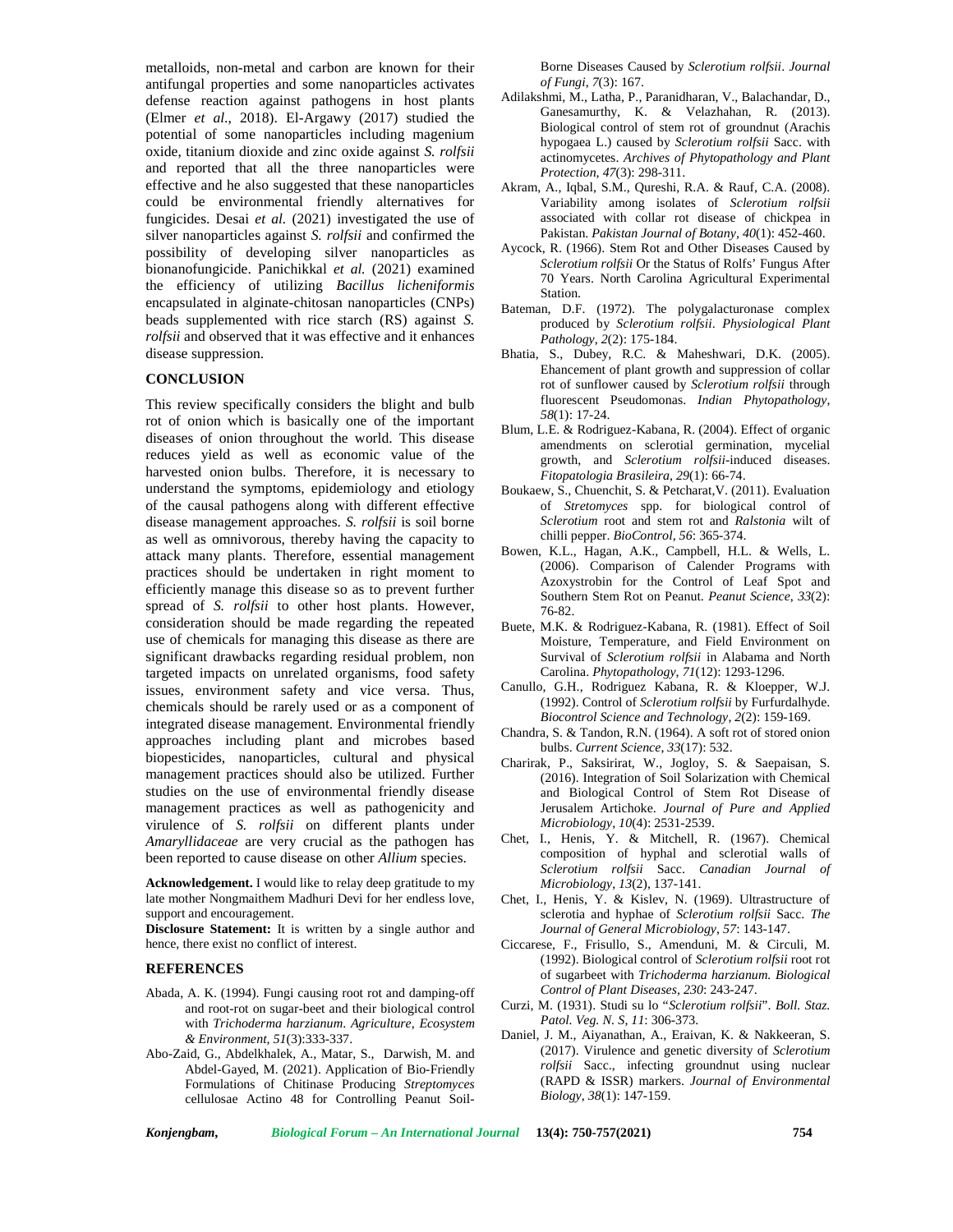- Daunde, A. T., Apet, K. T. & Khandare, V. S. (2018). In vitro evaluation of induced systemic resistance (ISR) elicitors against collar rot of chilli caused by *Sclerotium rolfsii* Sacc. *Journal of Pharmacognosy and Phytochemistry*, *7*(6): 336-339.
- Desai, P., Jha, A., Markande, A. & Patel, J. (2021). Silver Nanopracticles as a Fungicide against Soil-Borne *Sclerotium rolfsii*: A Case Study for Wheat Plant. In H. Sarma, S.J. Joshi, R. Prasad & Jampilek, J. (Eds.), Biobased Nanotechnology for Green Applications: Nanotechnology in the Life Sciences (pp. 513-542). Springer.
- Derbalah, A. S., Dewir, Y. H., El-Sayed, A. E. N. B. (2021). Antifungal activity of some plant extracts against sugar beet damping-off caused by *Sclerotium rolfsii*. *Annals of Microbiology, 62*: 1021-1029.
- Eid, K. (2014). Biological Control of Bean Damping Off Caused by *Sclerotium rolfsii*. *Egyptian Journal of Phytopathology*, *42*(1): 179-191.
- El-Agarwagy, E., Rahhal, M. M. H., El-Korany, A., Elshabrawy, E.M. & Eltahan, R.M. (2017). Efficacy of Some Nanoparticles to Control Damping-off and Root Rot of Sugar Beet in El-Beheira Governorate. *Asian Journal of Plant Pathology*, *11*: 35-47.
- El-Helaly, A. F., Elarosi, H., Assawah, M. W. & Kilani, A. (1962). Studies on Fungi associated with onion crop in the field and during storage. *Phytopathologia Mediterranea*, *2*(1): 37-45.
- Elmer, W., Ma, C. & White, J. (2018). Nanoparticles for plant disease management. *Current Opinion in Environmental Science and Health*, *6*: 66-70.
- El-Nagar, A.A.A., Sabry, A.M.B. & Yassin, M.A. (2013). Virulence and Host Range of *Sclerotium rolfsii* and *S. cepivorum*. *Journal of Pure and Applied Microbiology*, *7*(3): 1693-1705.
- Errakhi, R., Bouteau, F., Lebrihi, A. & Barakate, M. (2007). Evidences of biocontrol capacities of *Streptomyces* spp. against *Sclerotium rolfsii* responsible for damping-off disease in sugar beet (*Beta vulgaris* L.). *World Journal of Microbiology and Biotechnology*, *23*: 1503-1509.
- Eshel, D., Gamliel, A., Grinstein, A., Primo, P.D. & Katan, J. (2000). Combined Soil Treatments and Sequence of Application in Improving the Control of Soil Borne Pathogens. *Phytopathology*, *90*: 751-757.
- Ferrar, P.H. & Walker, J.R.L. (1993). O-Diphenol oxidase inhibition-an additional role for oxalic acid in the phytopathogenic arsenal of *Sclerotinia sclerotiorum* and *Sclerotium rolfsii*. *Physiological and Molecular Plant Pathology*, *43*(6): 415-422.
- Ferreira, S.A. & Boley, R.A. (1992). *Sclerotium rolfsii*. Knowledge Master.
- Flores-Moctezuma, H.E., Montes-Belmont, R., Jimenez- Perez, A. & Nava-Jaurez, R. (2006). Pathogenic diversity of *Sclerotium rolfsii* isolates from Mexico, and potential control of southern blight through solarisation and organic amendments. *Crop Protection*, *25*(3): 195-201.
- Franke, M.D., Brenneman, T.B., Stevenson, K.L. & Padgett, G.B. (1998). Sensitivity of Isolates of *Sclerotium rolfsii* from Peanut in Georgia to. Selected Fungicides. *Plant Disease*, *8*(5): 578-583.
- Gawande, S.P., Borkar, S.G., Chimote, V.P & Sharma, A.K. (2013). Determination of Genetic Diversity in *Sclerotium rolfsii* and *Sclerotium delphinii* using RAPD and ISSR Markers. *Vegetos*, *26*: 39-44.
- Garren, K.H. (1961). Control of *Sclerotium rolfsii* through cultural practices. *Phytopathology*, *51*: 120-124.
- Hasna, M.K., Kashem, M.A. & Ahmed, F. (2020). Use of *Trichoderm*a in Biological Control of Collar Rot of

*Konjengbam, Biological Forum – An International Journal* **13(4): 750-757(2021) 755**

Soybean and Chickpea. *International Journal of Biochemistry Research & Review, 29*(9): 25-31.

- Hoynes, C.D., Lewis, J.A., Lumsden, R.D. & Bean, G.A. (1999). Biological Control Agents in Combination with Fertilization or Fumigation to Reduce Sclerotial Viability of *Sclerotium rolfsii* and the Disease of Snap Beans in the Greenhouse. *Journal of Phytopathology*, *147*(3): 175-182.
- Saijalaguddam, R. & Hari, R.S. (2018). *Streptomyces* sp. RP1A-12 mediated control of peanut stem rot of caused by *Sclerotium rolfsii*. *Journal of Integrative Agriculture*, *17*(4): 892-900.
- Karthikeyan, V., Sankaralingam, A. & Nakkeeran, S. (2006). Biological control of groundnut stem rot caused by *Sclerotium rolfsii* (Sacc.). *Archives of Phytopathology and Plant Protection*, *39*(3): 239-246.
- Katan, J. (1984). Soil Solarization. *Acta Horticulture*, *152*: 227-236.
- Kator, L., Hosea, Z. Y., & Oche, O.D. (2015). *Sclerotium rolfsii*; Causatve organism of southern blight, stem rot, white mold and sclerotia rot disease. *Annals of Biological Research, 6*(11), 78-89.
- Khandagale, K. & Gawande, S. (2019). Genetics of bulb colour variation and flavonoids in onion. *The Journal of Horticultural Science and Biotechnology*, *94*(4): 522-532.
- Kirk, P.M., Cannon, P., Minter, D. & Stalpers, J. (2008). Ainsworth and Bisby's Dictionary of the Fungi  $(10^{th}$ edn). CAB International.
- Koehler, A.M. & Shew, H.D. (2017). Enhanced Overwintering Survival of Stevia by QoI Fungicides Used for Management of *Sclerotium rolfsii*. *Plant Disease*, *101*(8): 1417-1421.
- Konjengbam, R., Tombisana, R.K. & Singh, N.I. (2021a). Assessment of Biocontrol Agents and Botanicals against White Rot of Onion caused by *Sclerotium rolfsii* under Field Condition in Manipur. *International Journal of Current Microbiology and Applied Sciences*, *10*(1): 420-425.
- Konjengbam, R., Tombisana, R.K. & Singh, N.I. (2021b). Disease incidence and Symptoms of White Rot of Onion caused by *Sclerotium rolfsii* in Manipur. *International Journal of Current Microbiology and Applied Sciences*, *10*(1): 478-484.
- Kritzman, G., Chet, I. & Henis, Y. (1977). The role of oxalic acid in the pathogenic behaviour of *Sclerotium rolfsii* Sacc. *Experimental Mycology*, *1*(4): 280-285.
- Kulkarni, S. (1980). Chemical control of foot rot of wheat in Karnataka. *Pesticides*, *14*(5): 29-30.
- Kumar, B. & Singh, K. P. (2012). Botanical Pesticides in Plant Disease Management. In V.K. Singh, Singh, Y. & Singh, A. (Eds.), Eco-friendly Innovative Approaches in Plant Disease Management (pp71-94). International Book Distributers.
- Kumar, M. R., Santhoshi, M. V. M., Khrishna, T. G. & Reddy, K. R. (2014). Cultural and Morphological variability of *Sclerotium rolfsii* isolates infecting groundnut and its reaction to some fungicidal. *International Journal of Current Microbiology and Applied Sciences*, 3(10): 553-561.
- Kwon, J. H., Kim, H. D., Choi, O., Kwak, Y. S., Lee, Y. H. & Shim, H. S. (2011). Sclerotium Rot of Onion Caused by *Sclerotium rolfsii*. *Research in Plant Disease*, *17*(2): 222-224.
- Lawande, K. E. (2012). Onion. In Peter, K.V., (Eds.), Handbook of Herbs and Spices (2nd ed., pp. 417-429). Woodhead Publishing.
- Le, C. N., Thai, T. H., Nguyen, X. V., Nguyen, T. N., Tran, T. X. P. & Tran, T. P. N. (2019). Biological control of groundnut stem rot by *Bacillus* sp. strain S20D12.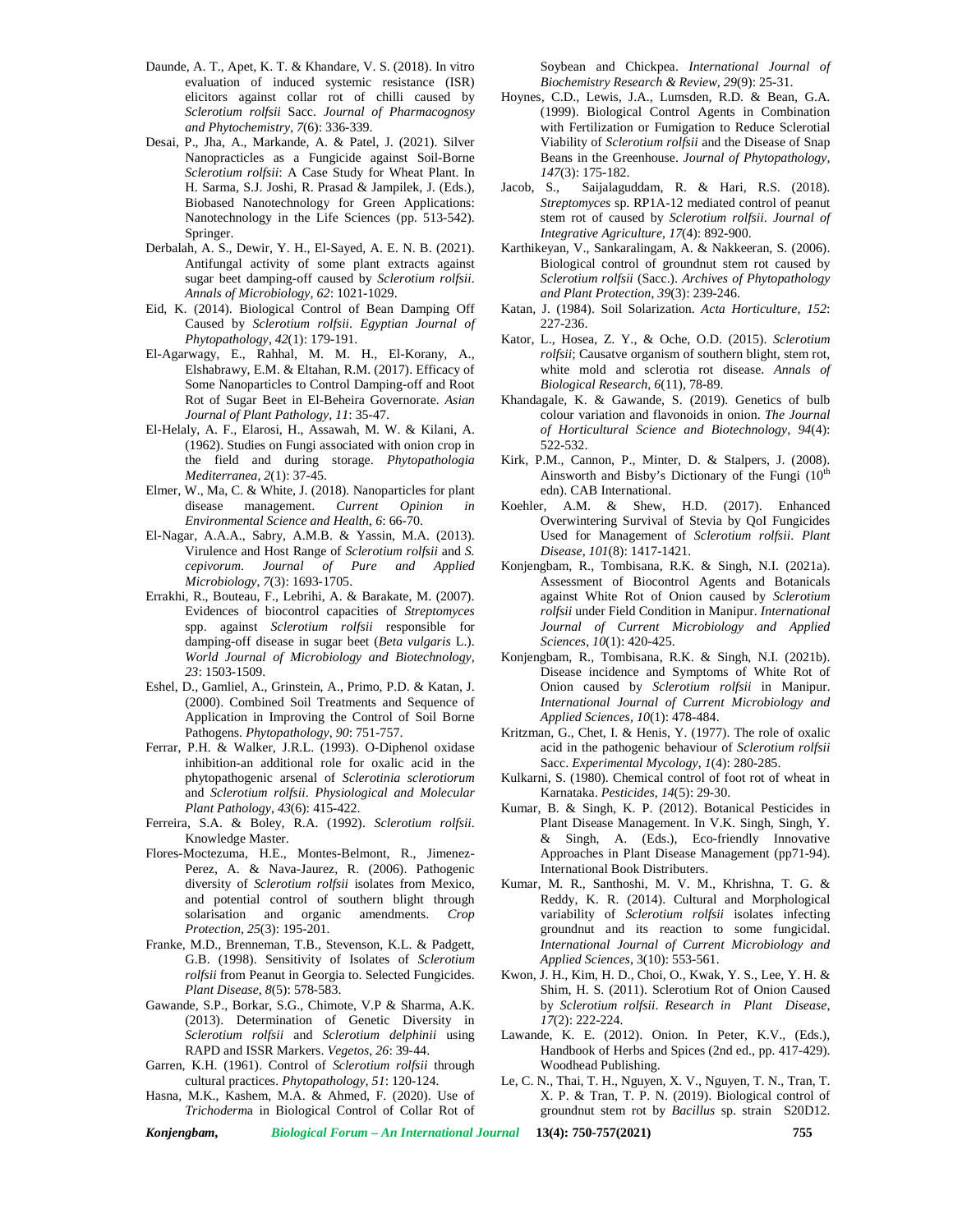*Archives of Phytopathology and Plant Protection*, *52*(7-8): 625-638.

- Li, Q., Wang, Y., Mai, Y., Li, H., Wang, Z., Xu, Z. And He, X. (2020). Health Benefits of the Flavonoids from Onion: Constituents and Their Pronounced Antioxidant and Anti-neuroinflammatory Capacities. *Journal of Agricultural and Food Chemistry*, *68*(3): 799-807.
- Lotunde-Dada, A.O. (1993). Biological control of southern blight disease of tomato caused by *Sclerotium rolfsii* with simplified mycelial formulations of *Trichoderma koningii*. *Plant Pathology*, *42*(4): 522-529.
- Maji, A., Nath, R., Garain, P.B. & Laxman, S.S. (2016). Evaluation of fungicides against collar rot disease of sunflower caused by *Sclerotium rolfsii* Sacc. in Sundarban of West Bengal. *International Journal of Agricultural Science and Research*, *6*(3): 583-588.
- Mathur, K. & Sharma, S. N. (2002). Bulb rot of onion induced by *Sclerotium rolfsii* a new threat to onion cultivation in Rajasthan. *Journal of Mycology and Pant Pathology*, *32*(1): 132-133.
- Marcuzzo, L. L. & Schuller A. (2014). Survival and viability of sclerotia from *Sclerotium rolfsii* on the soil. *Summa Phytopathogica*, 40(3): 281-283.
- McCarter, S. M., Jaworski, C. A., Johnson, A. W. & Williamson, R. E. (1976). Efficacy of Soil Fumigants and Methods of Application for Controlling Southern Blight of Tomatoes Grown for Transplants. *Disease Control and Pest Management*, *66*(7): 910-913.
- Mendes, C. N. L. R., Krujit, M. & Raaijmakers, J. M. (2012). Genetic and Phenotypic Diversity of *Sclerotium rolfsii* in Groundnut Fields in Central Veitnam. *Plant disease*, *96*(3): 389-397.
- Mihail, J. D. & Alcorn, S. M. (1984). Effects of soil solarization on *Macrophomina phaseolina* and *Sclerotium rolfsii*. *Plant Disease*, *68*(2): 156-159.
- Mishra, R.K., Jaiswal, R.K., Kumar, D., Saabale, P.R. & Singh, A. (2014). Management of major diseases and insect pests of onion and garlic. *Journal of Plant Breeding and Crop Science*, *6*(11): 160-170.
- Mukerji, K.J. & Tewari, J.P. (1969). White rot of onion in Lucknow. *PANS Pest Articles & News Summaries*, *15*(2): 235-236.
- Mullen, J. (2001). Southern blight, Southern stem blight, White mold. The Plant Health Instructor*.*
- Mordue, J. E. M. (1974). *Sclerotium rolfsii*. CMI descriptions of pathogenic fungi and bacteria. No. 410. Commonwealth Mycological Institute, Kew, Surrey, England.
- Nugroho, C., Mirnia, E. & Cumagum, C. J. R. (2019). Antifungal Activities of Sweet Basil (*Ocimum basilicum* L.) Aqueous Extract Against *Sclerotium rolfsii*, Causal Agent of Damping-Off on Tomato Seedlings. *AGRIVITA Journal of Agricultural Science*, *41*(1): 149-157.
- Panichikkal, J., Puthiyatti, N., Raveendran, A., Nair, R. A. & Khrishnamurthy, R. E. (2021). Application of Encapsulated Bacillus licheniformis Supplemented with Chitosan Nanoparticles and Rice Starch for the Control of *Sclerotium rolfsii* in *Capsicum annuum* (L.) Seedlings. *Current Microbiology*, *78*(3): 911-919.
- Paparu, P., Acur, A., Kato, F., Acam, C., Nakibuule, J., Nkuboye, A., Musoke, S. & Mukankusi, C. (2020). Morphological and Pathogenic Characterization of *Sclerotium rolfsii*, the Causal Agent of Southern Blight Disease of Common Bean in Uganda. *Plant Disease*, *104*(8): 2130-2137.
- Pastor, N.A., Reynoso, M.M., Tonelli, M.L., Masciarelli, O., Rosas, S.B. & Rovera, M. (2010). Potential Biological Control *Pseudomonas* Sp. PC12 Against Damping Off

of Tomato Caused by *Sclerotium rolfsii*. *Journal of Plant Pathology*, *92*(3): 737-745.

- Pawar, S. B. & Chavan, A. M. (2015). Impact of unseasonal rain and hailstorm on spoilage of onion (*Allium cepa* L.). *International Journal of Current Research*, *7*(4): 14935-14938.
- Prasad, S. D, Basha, S. T., Peddanarappa, N. & Reddy, G. E. (2010). Molecular variability among the isolates of *Sclerotium rolfsii* causing stem rot of groundnut by RAPD, ITS-PCR and RFLP. *Eurasian Journal of BioSciences*, *4*(10): 80-87.
- Prasad, M. S. L., Sujatha, K., Naresh, N. & Rao, S. C. (2012). Variability in *Sclerotium rolfsii* associated with collar rot of sunflower. *Indian Phytopathology*, *65*(2): 161- 165.
- Punja, Z. K. (1985). The biology, ecology, and control of *Sclerotium rolfsii*. *Annual Review of Phytopathology*, *23*: 97-127.
- Punja, Z. K. (1988). *Sclerotium* (Athelia) *rolfsii*, a pathogen of many plant species. In G.S. Sindhu, Advances in plant pathology (pp. 523-534). Academic Press.
- Punja, Z.K. & Damiani, A. (1996). Comparative growth, morphology and physiology of three *Sclerotium* species. *Mycologia*, *88*(5): 694-706.
- Punja, Z.K. & Grogan, R.G. (1981). Mycelial Growth and Infection without a Food Base by Eruptively Germinating Sclerotia of *Sclerotium rolfsii*. *Phytopathology*, *71*(10): 1099-1103.
- Punja, Z.K., Huang, Z.S., Jenkins, S.F. (1985). Relationship of Mycelial Growth and Production of Oxalic Acid and Cell Wall Degrading Enzymes to Virulence in *Sclerotium rolfsii. Canadian Journal of Plant Pathology*, *7*(2): 109-216.
- Rahman, M.H., Islam, M.R., Aminuzzaman, F.M., Latif, A. & Nahar, S. (2019). Evaluation of plant extracts, fungicides, bio-agent, and soil amendments against foot root and root rot disease of betelvine caused by *Sclerotium rolfsii* under field condition. *Bangladesh Journal of Agricultural Research*, *44*(4): 669-677.
- Rakh, R.R., Raut, L.S., Dalvi, S.M. & Manwar, A.V. (2011). Biological control of *Sclerotium rolfsii*, causing stem rot of groundnut by *Pseudomonas* cf. monteilii 9. *Recent Research in Science and Technology*, *3*(3): 26- 34.
- Ramanathan, N., Sivakadacham, B. & Thivendirarajah, K. (1988). A new isolate of *Sclerotium rolfsii* Sacc. causing bulb rot in onion (*Allium cepa* L. variety Poona Red). *Journal of National Science Foundation of Sri Lanka*, *16*(2): 183-194.
- Ristaino, J. B., Perry, J. B. & Lumsden, R. D. (1991). Effect of Solarization and *Gliocladium virens* on Sclerotia of *Sclerotium rolfsii*, Soil Microbiota, and the Incidence of Southern Blight of Tomato. *Phytopathology*, *81*(10): 1117-1124.
- Rao, N.K.S. (2020). Onion. In Rao, N., Shivashankara, K., & Laxman, R. (Eds.), Abiotic Stress Physiology of Horticultural Crops (pp.133-149). Sringer.
- Rolfs, P.H. (1892). Tomato blight. Some hints. Bulletin of Florida Agricultural Experimental Station.
- Saccardo, P.A. (1913). *Sclerotium rolfsii*. Sylloge Fungorum XXII, Pavia, Italy.
- Sachin, P., Gupta, O. & Madhuri, M. (2009). Variability among isolates of *Sclerotium rolfsii* causing collar rot of chickpea. *Journal of Food Legumes*, *22*(2): 127- 130.
- Sachslehner, A., Haltrich, D., Nidetzky, B. & Kulbe, K.D. (1997) Production of Hemicellulose- and Cellulose- Degrading Enzymes by Various Strains of *Sclerotium rolfsii*. In Davison B.H., Wyman C.E., Finkelstein M.

*Konjengbam, Biological Forum – An International Journal* **13(4): 750-757(2021) 756**